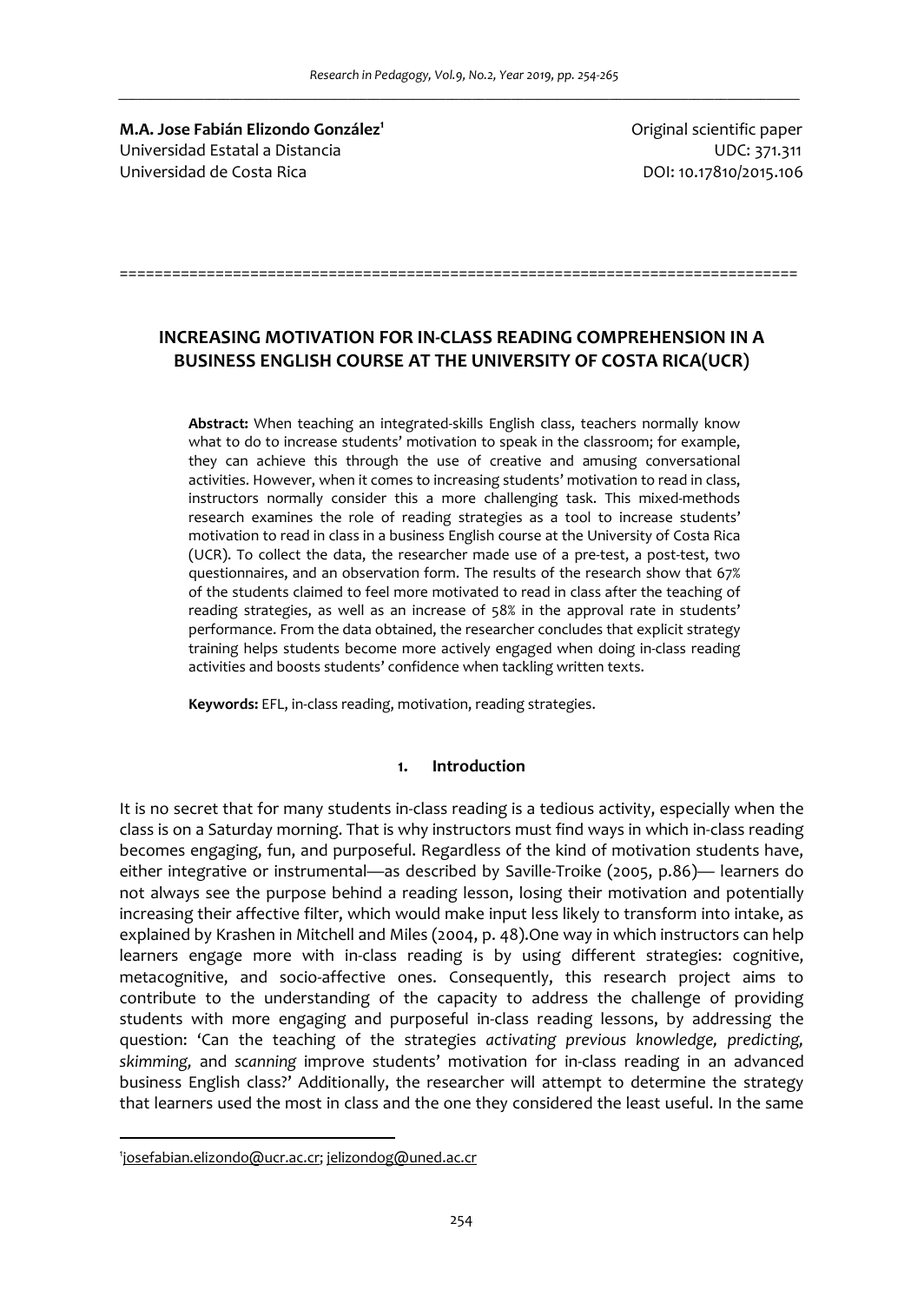fashion, as the researcher is also the teacher in charge of implementing the strategies, he will gather first-hand information on the strategies that yielded the most positive results.

## **2. Review of the literature**

# **2.1 Learning Strategies**

When conducting research on the impact of teaching reading strategies on the L2 learning process, it is vital to analyze what has been written on this subject thoroughly. To start with, Saville-Troike sheds a light on this matter: "differential L2 outcomes may also be affected by individuals' learning strategies: i.e. the behaviors and techniques they adopt in their efforts to learn a second language" (2005, p. 91). As this author suggests, the learning of a second language exceeds the role of traditional teaching. Students' attitudes toward learning an L2 and the approaches they use to learn it have a determining role in the final outcome. For that reason, examining each of the three types of strategies involved in the process of learning will play an important role in this research. The Cognitive Academic Language Learning Approach (CALLA) is an instructional model developed by Anna Uhl Chamot and J. Michael O'Malley aimed to helping ESL students to be able to participate in a subject class for native speakers (Chamot & O'Malley, 1987, p. 259). CALLA provides transitional instruction for upper elementary and secondary students at intermediate and advanced ESL levels. It is divided into three types of strategies (Chamot & O'Malley, 1987, p. 264).

#### *2.1.1 Cognitive Strategies*

The first type of strategy deals with cognitive learning. It consists of L2 learning through the manipulation of cognitive strategies through rehearsal, organization, and elaboration (Chamot & O'Malley, 1987, p. 259). In this category, the strategies relate to the way in which the students cognitively interact with the task to learn the language. Moreover, cognitive strategies can be used "to accomplish both content and language tasks" (Chamot & O'Malley, 1987, p. 264). For the purposes of this research, four cognitive reading strategies will be analyzed: activating prior knowledge, predicting, skimming, and scanning.

Activating prior knowledge can be defined as using previous schemata to relate new to known information and making personal associations (Chamot & O'Malley, 1987, p. 265). The importance of this strategy is clearly addressed by Neil Anderson in "Strategy One: Activate Prior Knowledge": "A significant amount of research has been conducted by second language reading researchers indicating that reading comprehension and reading skills are enhanced when prior knowledge is activated" (1999, p. 12). As suggested by Anderson (1999), the activation of background knowledge plays an effective role in the process of learning because it helps students make connections between the schemata they already have on the topic and the new information they are acquiring on the topic (p. 12). As a result, this strategy facilitates the retention of concepts. In other words, using this reading strategy can help students internalize new concepts because they can create mental connections between old and new concepts. Even more, not activating previous knowledge may result "in various degrees of non-comprehension" (Carrell, Devine, & Eskey, 1988, p. 80).

Another reading strategy to consider is predicting, which is anticipating the text by making predictions about it (Chamot & O'Malley, 1987, p. 266). The relevance of predicting as a strategy goes beyond L2 reading assimilation (Nuttall, 1982, p. 118). As a matter of fact, this technique is seen as an indicator of proficiency: "The ability to predict is both an aid to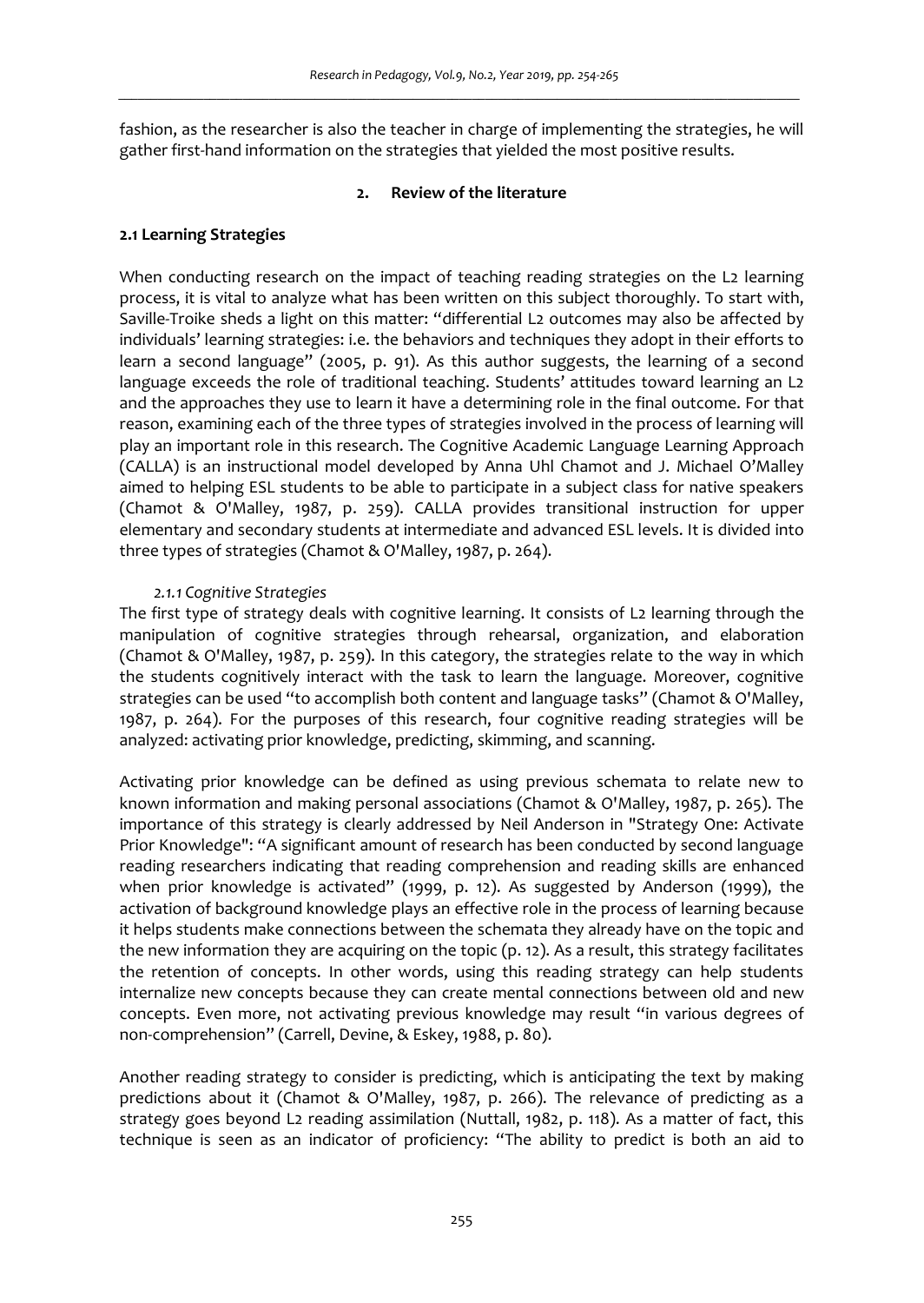understanding and a sign of it [...]it is a principle of learning that new information is more easily assimilated if it can be fitted into an existing framework of ideas" (Nuttall, 1982, p. 118). In other words, making hypotheses about the reading before reading it has the potential to enhance the effectiveness of the L2 learning. Furthermore, even if students' predictions are wrong, they will have still increased their disposition to receive the new schemata (Nuttall, 1982, p. 118).

The final reading strategies to analyze are skimming and scanning. As defined by Grellet (1981), "both skimming and scanning are specific reading techniques necessary for quick and efficient reading" (p. 19). These two reading strategies are considered to be time bound, as to effectively use them, readers must swiftly move their eyes through a page to find the information needed within minutes. On the one hand, skimming refers to a strategy in which overall comprehension—or gist—is required. Readers, for example, make use of this cognitive strategy when looking for the main idea of a text. Since comprehension of small details is not necessary in some contexts, readers spend very few minutes determining what the main idea of a text is without paying much attention to elements that may seem unimportant. On the other hand, scanning refers to something different. This cognitive strategy does not call for text comprehension, since "we simply let our eyes wander over the text until we find what we are looking for, whether it be a name, a date, or a less specific piece of information" (Grellet, 1981, p.19). Readers may use this strategy when trying to locate specific information in a written text; as an illustration, when looking for the due date of a project in an e-mail chain. As noted in the previous example, readers may ignore what the e-mails are about, since what matters is one specific detail.

## *2.1.2 Metacognitive and Social Affective Strategies*

The second type of learning strategies deals with "metacognitive processes in which students reflect on and identify their own abilities and approaches to learning" (Chamot & O'Malley, 1987, p. 259). In other words, these strategies have to do with the understanding of how to learn from a personal perspective. In addition, metacognitive strategies attempt to regulate language learning by planning and self-monitoring (Saville-Troike, 2005, p. 91). As a consequence, using metacognitive strategies such as self-monitoring helps students judge their own performance while learning (Chamot & O'Malley, 1994, p. 62). In the same fashion, self-assessment strategies, which include checking back, keeping a learning log, and reflecting on what has been learned, help students identify which learning techniques work better for them (Chamot & O'Malley, 1994, p. 62). Finally, social affective strategies have to do with the interaction of learners with others and their own emotions (Saville-Troike, 2005, p. 92). The relevance of this kind of strategy was suggested by Chamot in 1994: "Social affective strategies are particularly important in second language acquisition because language is so heavily involved in cooperation and asking questions for clarification" (p. 62). Hence, techniques such as asking questions for clarification and working with classmates can help students obtain clarification and feedback, which is vital for ESL learners (Chamot & O'Malley, 1994, p. 63).

#### **2.2. Motivation**

Some researchers assert that learning strategies play a role in student motivation. For instance, using metacognitive strategies gives students the tools they need to become accountable for their own learning process (Chamot & O'Malley, 1996, p. 263), increasing their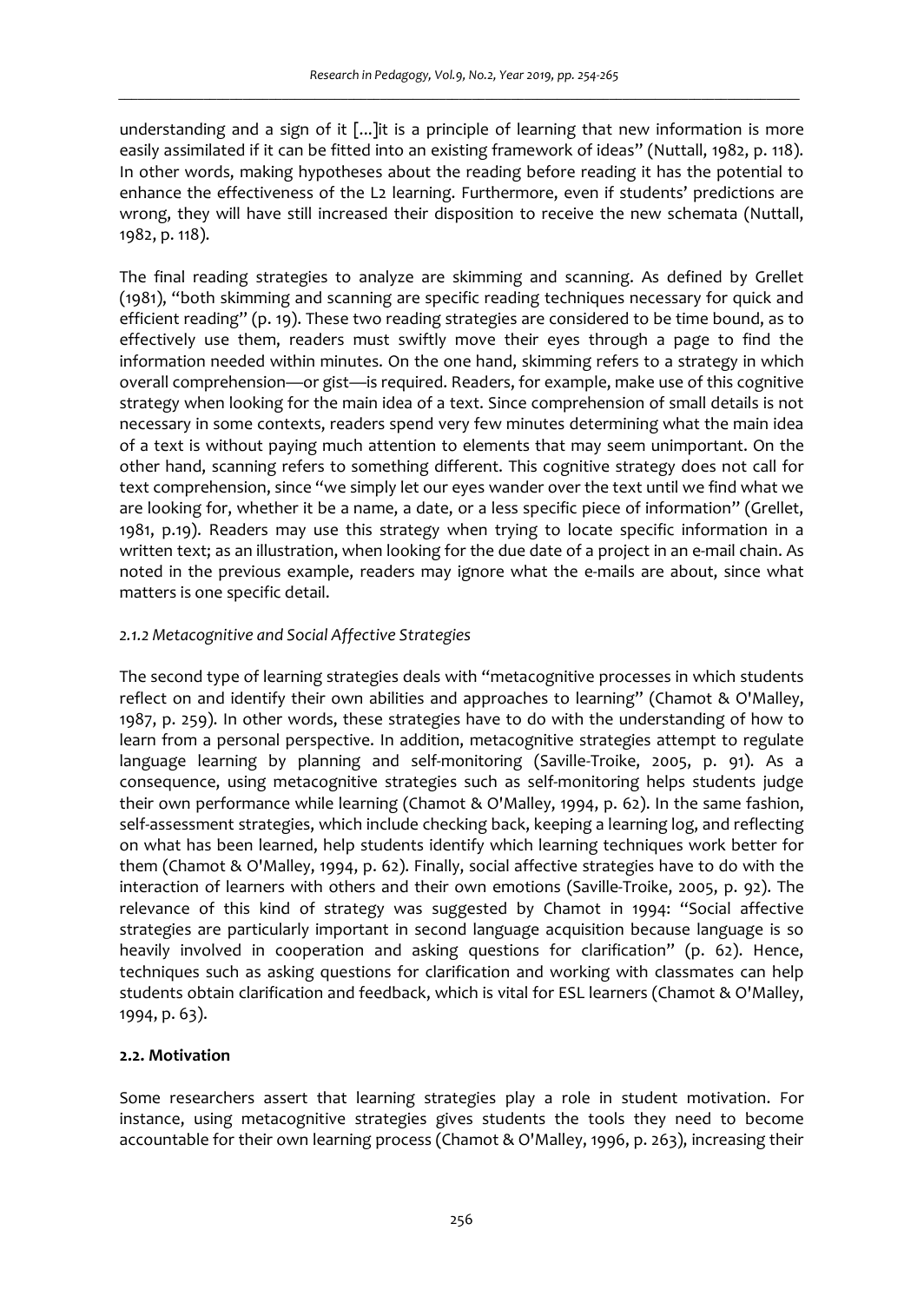motivation. In fact, as suggested by Bandura (as cited in O'Malley & Chamot, 1996), motivation can be "described in terms of the value that learners place on a task, their expectations for success in performing the task, and the extent to which they attribute responsibility for learning to internal rather than external sources" (p. 263). That is, L2 learners' self-teaching is intrinsic to their motivation. Subsequently, there are two types of motivation that will be analyzed in this research. The most recognized types of motivation are integrative and instrumental (Saville-Troike, 2005, p. 86; Carrio-Pastro & Mestre 2014, p. 241).

Firstly, integrative motivation "is based on interest in learning L2 because of a desire to learn about or associate with the people who use it (e.g. for romantic reasons), or because of an intention to participate or integrate in the L2-using speech community" (Saville-Troike, 2005, p. 86). In other words, this kind of motivation deals with an interest in interacting with the L2 speakers and their culture. The second type of motivation, instrumental motivation, "involves perception or purely practical value in learning the L2, such as increasing occupational or business opportunities, enhancing prestige and power, assessing scientific and technical information, or just passing a course in school" (Saville-Troike, 2005, p. 86). This type of motivation deals with personal goals that exclude L2 interaction. Finally, it is relevant to analyze the affective filter hypothesis. This hypothesis "captures the relationship between affective variables and the process of second language acquisition by posing that acquirers vary with respect to the strength or level of their affective filters" (Krashen as cited in Mitchell & Miles, 2004, p. 48). In addition, "those whose attitudes are not optimal for a second language acquisition will […] have a high or strong affective filter -even if they understood the message, the input will not reach that part of the brain responsible for language acquisition" (Krashen, 1982 as cited in Mitchell & Miles, 2004, p. 31). Hence, this can be interpreted as a relevant learners' characteristic for both teachers and learners to take into account.

# **3. Methodology**

# **3.1 Context of the study**

Proyecto FR6012- Fortalecimiento del Ingles(English reinforcement project<sup>2</sup>)is an educational project sponsored by CONARE<sup>3</sup> and is being implemented in every public university in Costa Rica: ITCR, UNA, UNED, UTN, and UCR. In each university, the program has a different name, but their common goal is to provide public university students and staff members with English courses that would help improve the participants' level of English, using texts that would address tasks and language features relevant to students' fields of study. At UCR, this program has been called the "ESP" program, due to its seemingly similar approach to grouping learners based on their academic or occupational needs. Nonetheless, it is worth mentioning that this ESP program is a language program that does not conduct any needs analyses to determine potential learners' needs, wants, or lacks. Instead, the program categorizes learners based on their majors and places them in larger population groups: Social Sciences, Economic Sciences, Engineering, Medical Sciences, Agro-alimentary Sciences, Arts and Languages, and Staff Members.

 $\overline{a}$ 

<sup>2</sup> Our translation

<sup>&</sup>lt;sup>3</sup> National Council of Public University Presidents (our translation).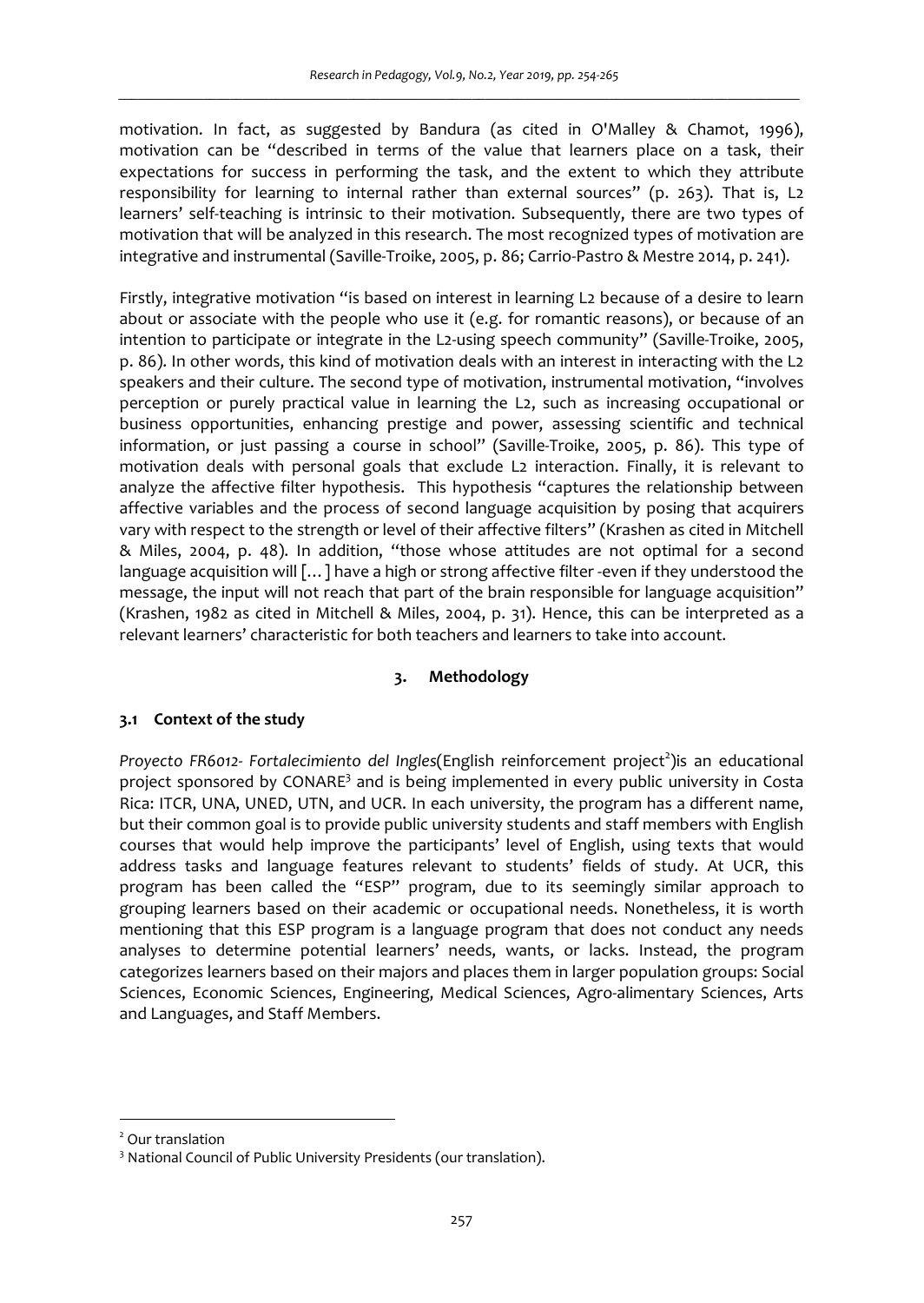## **3.2 Classroom Observation**

For this project, an Advanced II, Business English class was observed. This course was taught by the researcher once a week on Saturday mornings from 8 a.m. to 12 p.m. at the University of Costa Rica. This program uses the book *Business Result Advanced* for this level. The writers of the book series describe it as "a comprehensive multi-level course in business English suitable for a wide range of learners. The main emphasis is on enabling your students; helping them to communicate more effectively in their working lives" (Appleby and Grant, 2009, p.4). Both the ESP program and the writers of the book series share the same vision: helping students interact and communicate to make the learning meaningful. This philosophy is also shared by the teacher of this course. This researcher has been working in the field of TEFL for eight years and is about to finish his Master's in TEFL at UCR.

It is relevant to mention that there were twelve students enrolled in the course and they had been classmates for approximately two years. Additionally, the teacher of the course had been their instructor for about five months before the observations took place. To gather the data, the researcher observed three classes and used an observation instrument to conduct his focused observation.

# **3.3. Pre-test and Post-test**

To compare students' use of strategies and motivation for in-class reading, the researcher applied a pre-test and a post-test. The pre-test was applied four weeks before the post-test. The learners were given a reading and a set of questions. These sets of questions were to be answered within a very strict time limit, and there were no explanations of reading strategies before the application of the pre-test. Neither the reading nor the results were discussed after the application of the pre-test.

It is important to mention that the strategy of guessing meaning from context had been being taught for several weeks before the pre-test by the researcher, which could influence the results of the pre-test. It is also worth mentioning that at least five—out of the 12 students had already taken the course LM-1030 Reading Comprehension Strategies I at UCR in the past. Hence, many of these students had already been trained to make use of reading strategies consciously when dealing with reading comprehension exercises. The researcher did not know this piece of information until the application of the post-task, when the researcher started to explain how to apply reading strategies and the learners started talking about their experiences when taking the course LM-1030.

For the post-test, the students were given the same reading they were given for the pre-test four weeks later. They were given the same questions and the same time to take the test. The only difference was the implementation of the teaching of activating previous knowledge, predicting, skimming, and scanning as reading strategies in each of the sections of the posttest.

# **3.4. Student Questionnaires**

After the pre-test and the post-test, the students were given a short questionnaire on their use of strategies, their motivation for in-class reading, their degree of understanding of the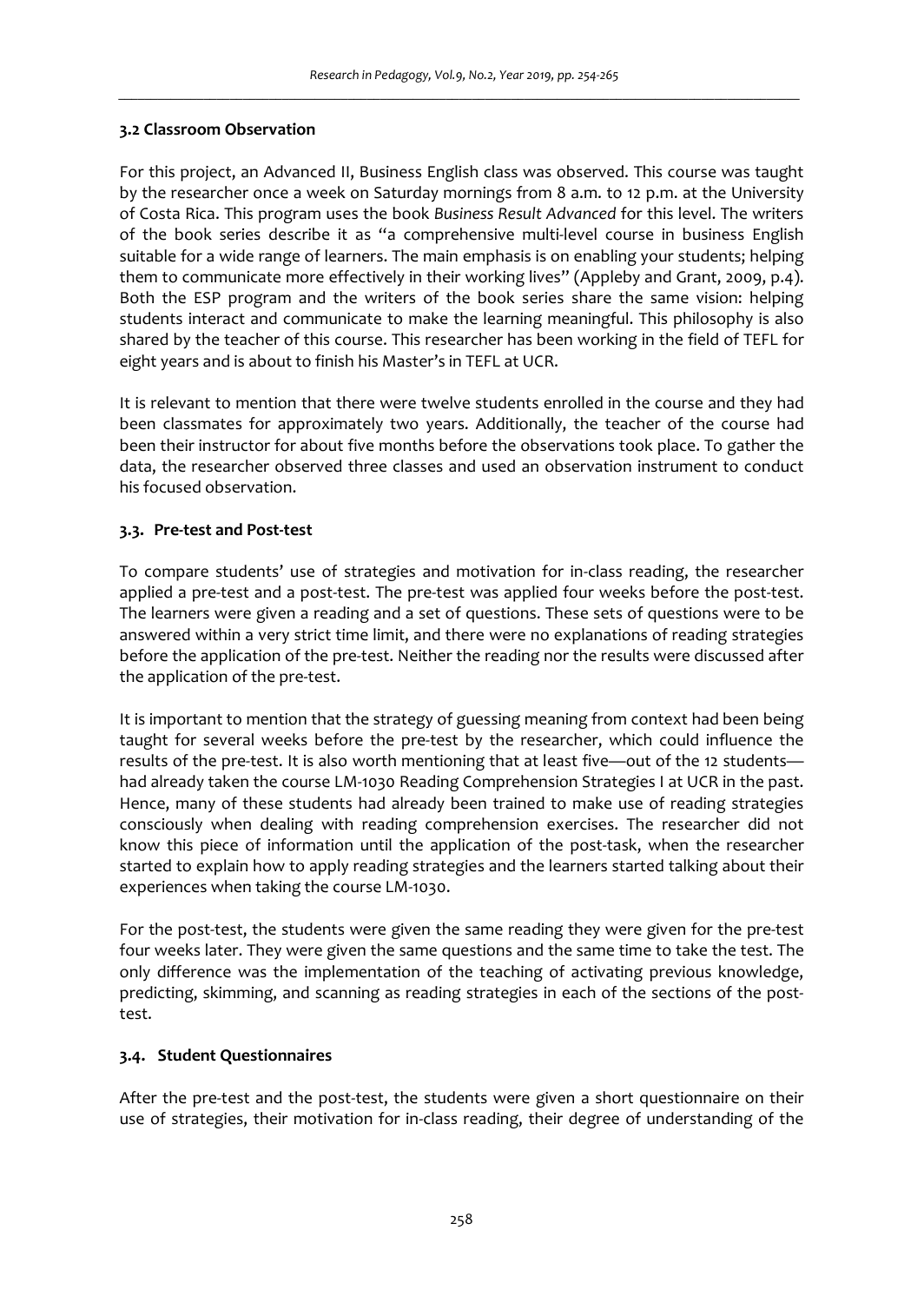text, and about what they and the teacher could have done to improve their understanding of the text.

## **4. Results and Discussion**

For the first observation, the teacher did not teach any reading strategy. The students were told that that day they would start with an activity related to reading. The teacher gave the instructions for the pre-test and the students followed them. For the first part of the pre-test, the students were only given 2 minutes. When the time had ended, an alarm indicated that it was time to move on to the following section; however, students made the general comment that they needed more time to complete the exercise. They were to answer eight questions whose answers could be found in the text by using scanning. The teacher made the comment that for the purpose of the activity he could not give them more time. For the second section, the students had to answer three True and False questions, in which they had to justify the false statements. They were given three minutes to complete this part. By the end of the three minutes, most of the students also made some comments as to the lack of time to complete the task. Interestingly, for the third section, the students were to identify the function of each major segment in the reading by matching the function to the name of each section. For this part, two minutes were given to complete the item. Even though two minutes might sound as too little time to identify the function of the segments, four students ended this section in 40 seconds and asked if they could use that extra time to complete previous sections. To this, the researcher said "Yes," as a way to keep these students interested and engaged in the pre-test. Once the two minutes for this section ended, the teacher collected the pre-test and distributed a questionnaire to know how students felt after taking the pre-tests. The researcher then noticed that as the pre-test took place, many students started yawning and changed their body postures to more "slouchy" ones. It seemed that whatever motivation they had to come to class was gradually disappearing, as some students did not take interest in taking the challenge of figuring out how to complete the exercise under the time constraints, since they only looked at the reading for a long time without actually answering the questions.

During the second class observation, the researcher could not get to apply/observe any reading strategy in class as the students had some individual formal presentations on corporate social responsibility (CSR) programs. Even though there were only twelve students in the class and each of them was instructed to take 10 minutes to develop their topic, most of them took from 15 to 20 minutes to present their speeches. The teacher had a reading lesson plan ready for that day, but the students seemed to have been extremely engaged by the CSR program presentations. Consequently, the teacher decided to focus on student talk time, since this is the last course in the program for these students and most of them would still benefit from some feedback on their oral production.

Lastly, for the third observation, the teacher started the lesson with activities that made students activate their previous knowledge and use predicting before reading. The teacher made sure that students understood the importance of applying strategies consciously to become better readers. It was in this moment—as mentioned before—that some students started talking about how good or bad their experience with the course LM-1030 had been. There were mixed opinions on their perceptions of using reading strategies, but the teacher decided not to talk about the topic, as the lesson for the day was about implementing strategies while reading in class. The teacher decided to present the reading strategies as if no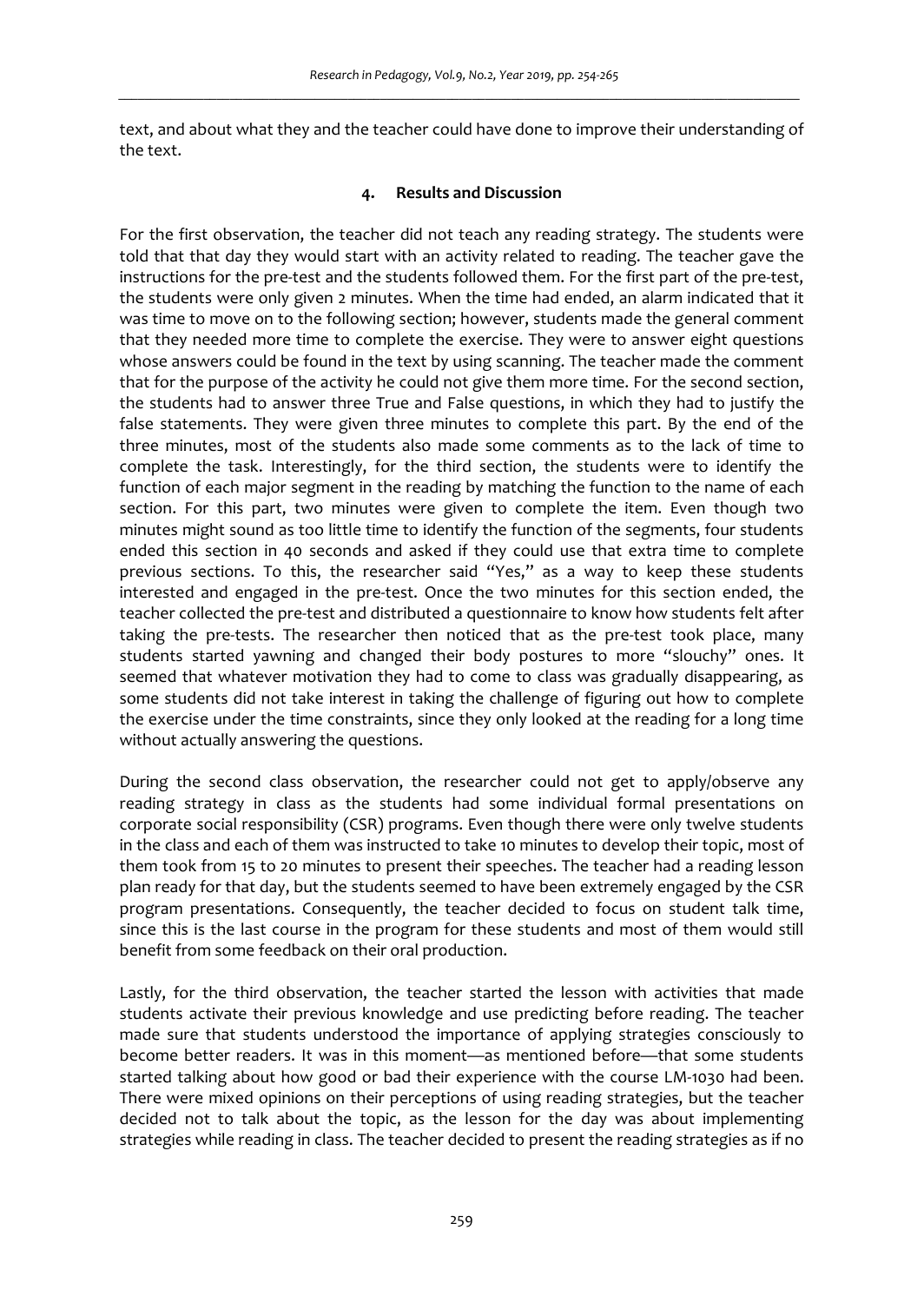one had studied them in the past before (which was true for other students who had not taken the course LM-1030). Before asking students to complete the first part of the post-test, how to use scanning was explained to students very briefly. The teacher wrote a simple description on the board and provided examples for students to understand how to implement that strategy in their post-tests. Before the second part of the test, the students were taught how to use skimming. Finally, for the last segment students were told that they could use a text-attack skill to determine the function of a paragraph within a text. Students were given more written instructions on this section in the same post-test.

Overall, the students seemed to be more engaged this time when taking their post-test than when they took the pre-test. Nonetheless, there was one student who behaved even more aloof this time. It seemed that he disagreed with what he had to do and actually paid more attention to his phone conversations than to the task itself. The teacher did not make any comments about it, as this same student had previously mentioned in some other class that he disliked reading. Unexpectedly, when the class was over, this student came up to the teacher and said that the problem was not the activity and he apologized for doing poorly in the test. He said that the problem with reading strategies is that they encourage people to not know everything and that he could not handle that. He explicitly said that in his major complete understanding is a must and not knowing something results in failing at performing a task. He apologized for his inability to let go of his need to know and understand every little detail in a text.

For the purpose of this research study, this student is referred to as Student A. In Figure 1, only this student ranked his comfort level to explain what the reading was about with a lower score than 5 in both the pre and the post-test, where as three other students went from scores below five to an average of 7 for the post-test (in a scale from 1 to 10, where 10 indicated very comfortable and 1 very uncomfortable).This information confirm student A's comments at the end of the class and explains the great gap among students' ratings. Consequently, on average, students' ratings went from an initial 6 to a final 8 in their degree of comfort, which seems to indicate that strategy training may help students improve their confidence when tackling reading texts.



*Figure 1. Students'(Ss) perception on how comfortable they would feel about explaining what the reading is about* N=12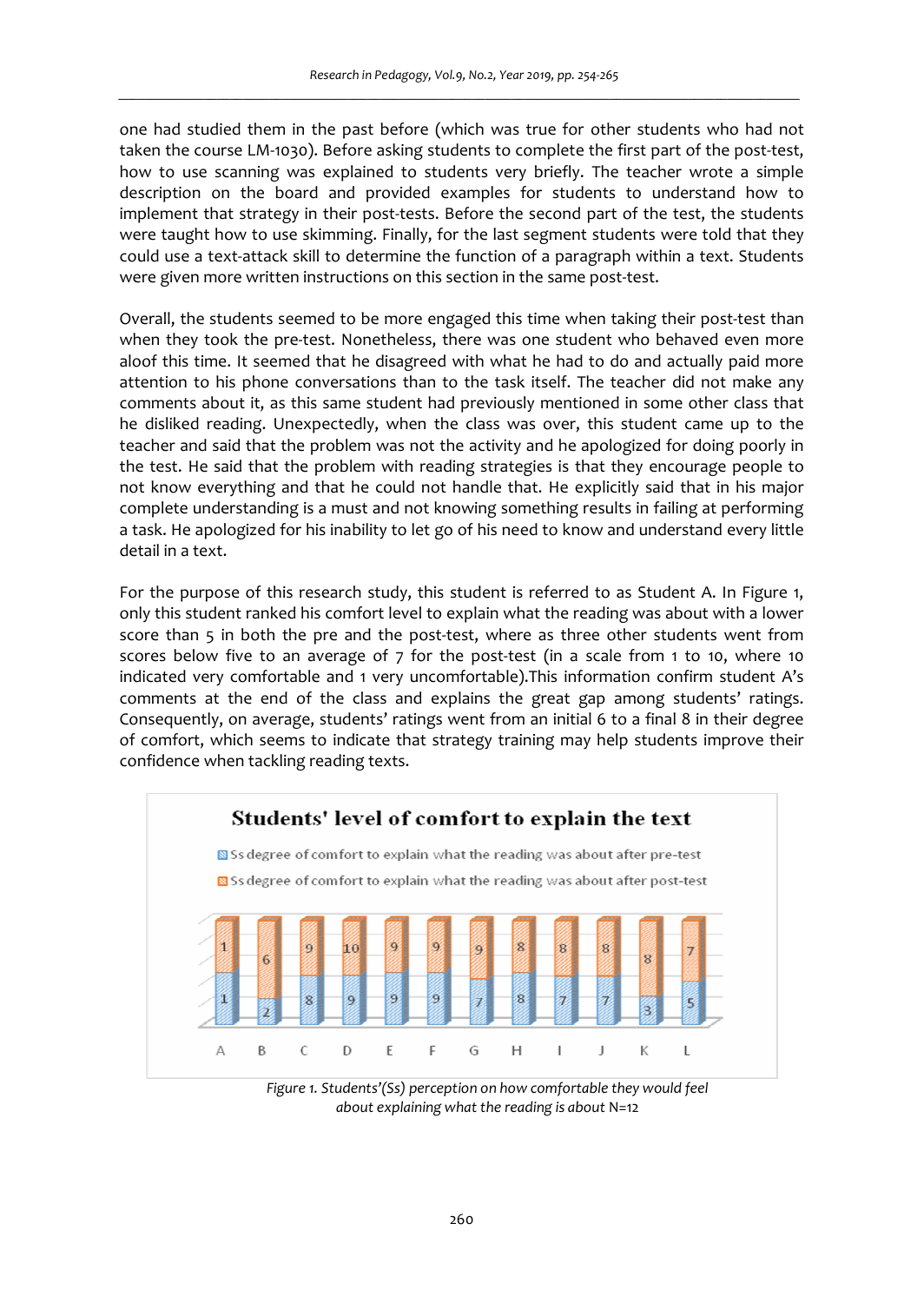As shown in Figure 2, only 16% of students passed the pre-test (scoring more than a 70), whereas 75%of them passed the post-test. The researcher believes that this could be the result of several factors. First, he believes that choosing the same text for both the pre and post-test could have positively affected students' performance, as they had already had contact with the same text. Another factor that could explain this improvement is the explicit teaching of reading strategies. Students seemed to be more eager to tackle the task while taking the post-test and this could have impacted the results of the post-test.



*Figure 2. Final results of pre and post-tests* N=12

This specific argument, however, seems to be debunked by the analysis of students' answers related to their motivation to read in class after taking the pre and the post test. Students were asked to rank their motivation from 1 to 10, ten being highly motivated. Figure 3 shows that students' motivation was not significantly altered or altered at all by the explicit teaching of reading strategies or the lack thereof.



*Figure 3. Motivation ratings after pre and post-tests* N=12

Out the 12 students, three of them expressed to be highly motivated after the pre test and these same three were also motivated after the post test, which may indicate that motivation does not correlate directly with the kind of activity presented to the students, but more with an instrumental or integrative motivation. In addition to these three highly motivated students, 42% of the students showed an increase in their motivation, ranking their motivation one or two points higher than before. Hence, even though there seems to be an increase in students' motivation, it seems to demonstrate that the explicit teaching of reading strategies does not play an important role in their motivation.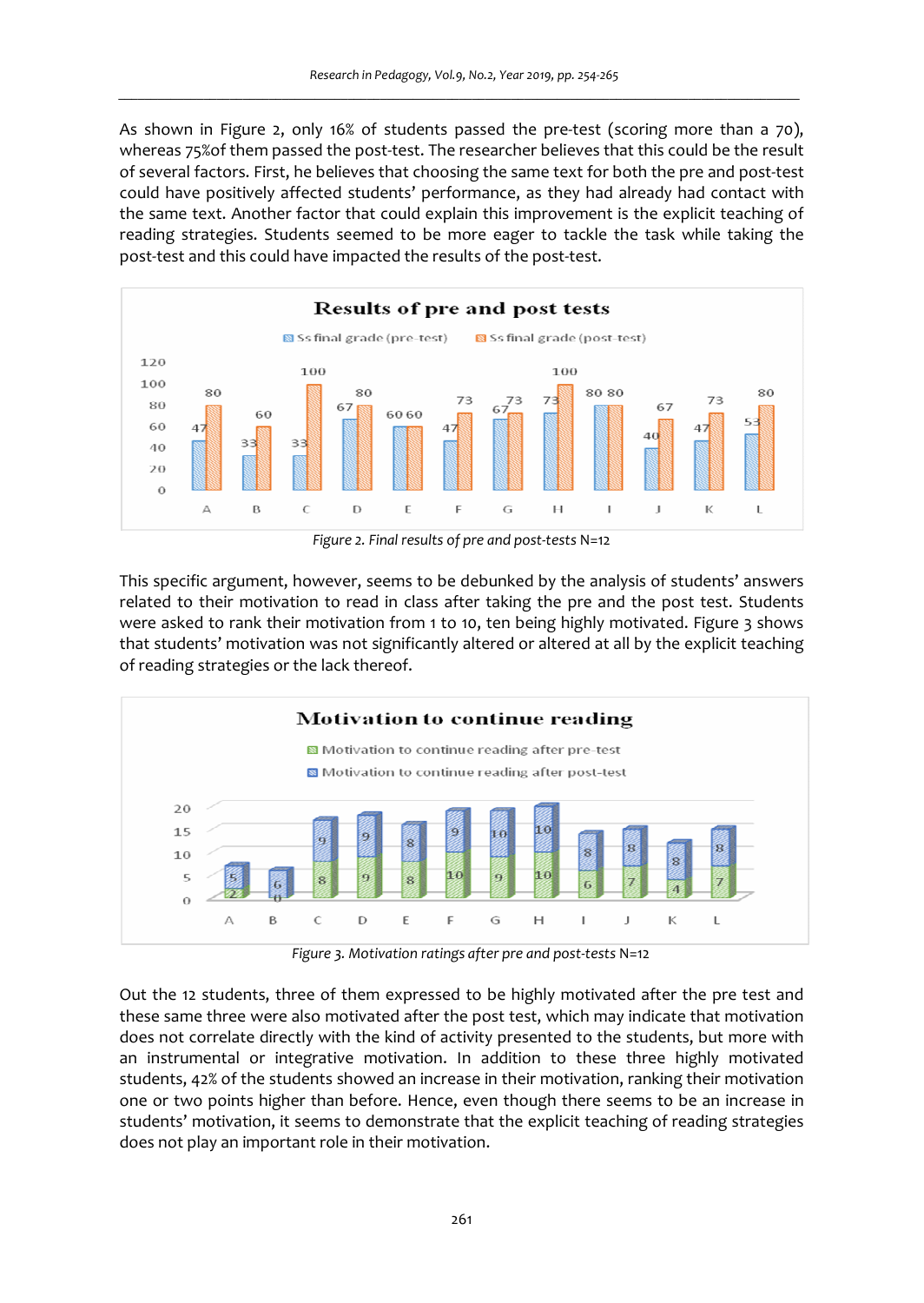Although some students did not consider that their motivation had improved a lot after using reading strategies for in-class reading, they did perceive that their performance had been better. In Figure 4, the researcher noticed that 75% of the students rated their performance as failingafter the pre-test, contrasting with their perception after the post-test, in which only 8% rated their performance as failing.



*Figure 4. Ss self-evaluation results after pre and post-tests* N=12

These percentages are very similar to the results seen in Figure 1 for the pre-test, as 83% of the students actually failed the test. On the other hand, it was not 8% of the students who failed the post-test—as perceived by the students—but 25%. The researcher believes that this discrepancy may be due to an issue of task completion. As explained before, when students took the pre-test, most them complained that they had not had enough time to complete each section fully; however, for the application of the post-test, many students seemed to have enough or extra time to answer the questions. Consequently, being able to complete the task under very specific time constraints may have had an effect on students' positive perception of their own performance.

Another factor that could have influenced students' actual performance and self-assessment rating could be their perception of their teacher's work. When asked what the teacher could have done to help students understand the text better, the following phrases stood out from the questionnaires:

- 1. More time or a general explanation about what we were going to read.
- 2. He could give better instructions.
- 3. Specifying the parts of the page that were relevant.
- 4. Give me more time to analyze it.
- 5. More time to catch [sic] all the text.
- 6. Avoid to tell us the time limit.
- 7. Give us a brief introduction of what the text was about.
- 8. Maybe if the teacher provides the "general ideas" or background to make the students feel interested on [sic] the topic.
- 9. Maybe before the test we could improve some tips to reading faster and look for better details.

Based on these comments, the researcher concluded that the students themselves believed that reading strategies could have improved their comprehension of the text. Comments 1, 7, and 8 deal with activating previous knowledge; comments 4, 5, 6, and 9 deal with learning how to use skimming and scanning, and comment 9 deals explicitly with learning about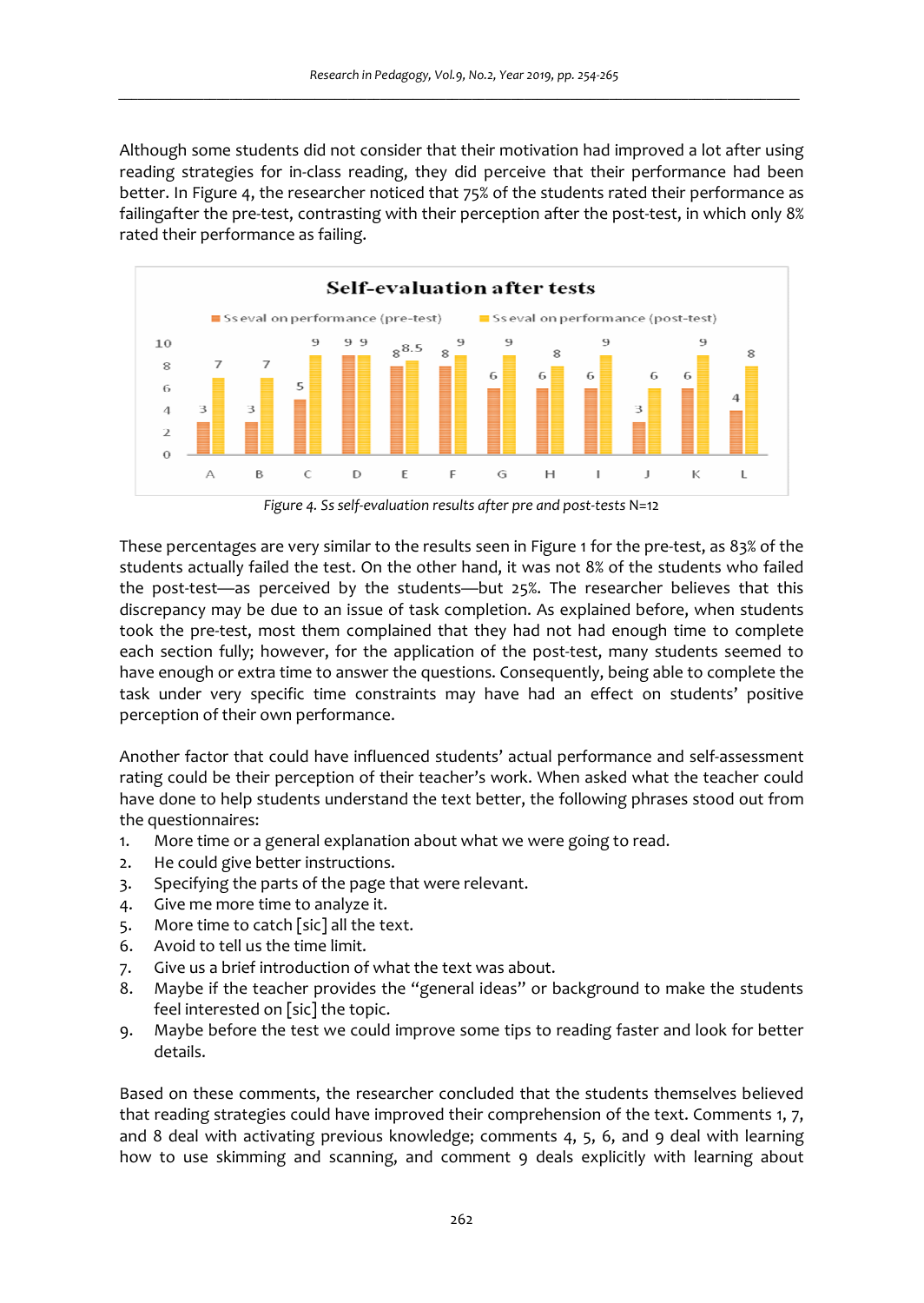reading strategies in general. Consequently, it is clear that students wanted the teacher to teach them reading strategies before the application of the pre-test.

To contrast these opinions, after the post-test, the students were asked again if there was something the teacher could have done to improve their comprehension of the text. These were some of the most salient comments:

- 1. The techniques or tips he give [sic] us helped me a lot.
- 2. Not really.
- 3. No, because now we have like a kind of "introduction."
- 4. No, he gives us the perfect tools to do it.
- 5. No, now I was better [sic] I think he did it right.
- 6. No, he already explain [sic] the strategies.
- 7. Well, I think the professor did his best effort to give clear instructions this time.
- 8. I think what he did was the most he could have done.

After reading this list, the researcher noticed how aware students were of the teaching of reading strategies in class and seemed to consider that what the teacher lacked during the implementation of the pre-test was improved for the implementation of the post-test. The researcher believes that his explicit teaching of reading strategies could have incidentally influenced students' actual and perceived performance when tackling the task, as they noticed that the instructor tried to give them the right tools to comprehend the text better.

To identify which strategy helped and which did not help students the most, students were asked to choose one from a list on the board: activating previous knowledge, predicting, scanning, and skimming. The most helpful strategy was scanning, since 50% of the students ranked it as the most useful reading strategy. As students were only asked to select one strategy from the list, the author was unable to support or further analyze students' choices. However, for the least helpful strategies, students were asked to describe why they considered the strategy they selected as the least helpful one. Contrary to what the researcher expected, 33% of the students selected predicting as the least helpful strategy. Some of the arguments to choose this strategy as the least helpful one can be summarized in the following two explanations provided by some students:

1. "I don't like to talk about something I don't know."

2. "You can't really assume anything. It's better to take what the text says as the truth."

To analyze these results, the researcher also considered what Student A had said during the class observation and thought that it was a possibility that as many of these students are studying exact sciences, it can be difficult for them to see the value in something that asks them to relinquish control of what they do not know or understand, as predicting does.

# **5. Conclusions and Recommendations**

Reading strategies help improve students' performance when doing in-class reading; however, this improvement does not seem to correlate with how motivated they are. As there was an increase of 58% approval rate in students' performance, the researcher expected a dramatic increase in students' motivation as well. Even though 67% of the students reported being more motivated after the post-test, their ratings varied in most of the cases from one to two ratings above—in a scale from one to ten—after being taught reading strategies explicitly. This means that students' motivation ratings went from a 7 to an 8, which does not seem to indicate a dramatic change. Hence, this does not provide the researcher with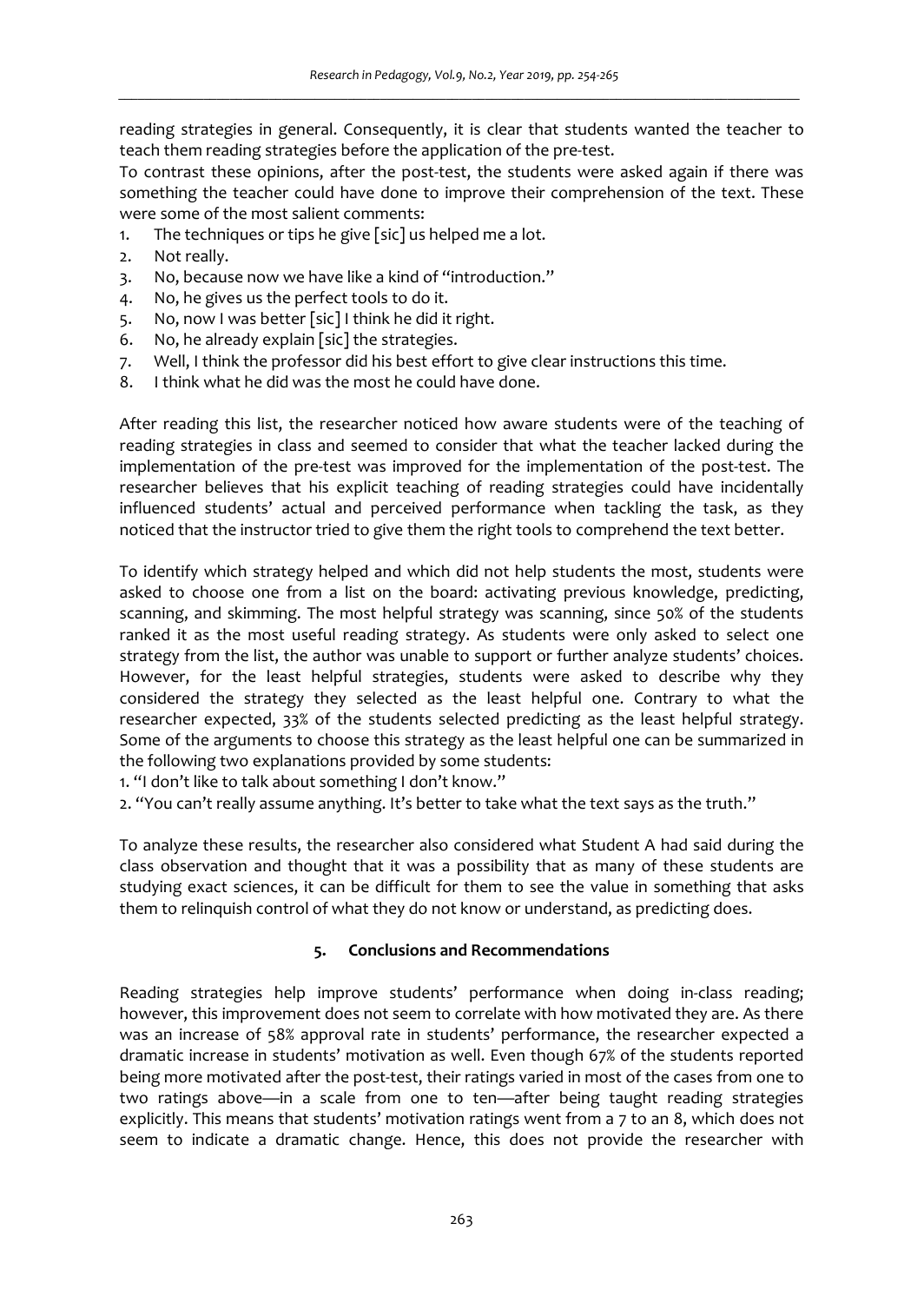information that could indicate that motivation is a determining factor for students' success. The results obtained seem to suggest that students who are taking majors related to exact sciences may seem to have a harder time understanding the concept of activating previous knowledge and predicting, as their opinions seem not to matter much when it comes to tackling a text, since they consider that the written text is the only source of input for them.

As recommendations for future projects, the researcher invites others to further investigate how students from different disciplines react to pre-reading activities that require students not to be exact and correct all of the time. Also, the researcher recommends conducting more studies over longer periods of time, as a way to be able to expose students to a wider variety of reading strategies, which in the end may consciously motivate them to use one or the other strategy for specific reading purposes. Finally, the researcher believes that the implementation of reading pre and post-tests should be an enjoyable activity for students to take and for teachers to implement, as this could become a factor that may influence how students perceive the teaching and learning of reading strategies.

#### **6. References**

- Anderson, N.J. (1999). *Exploring second language reading: Issues and strategies*. Boston: Heinle & Heinle Publishers.
- Appleby, R. & Grant, H. (2009). *Business result: Advanced teacher's book*. Oxford: Oxford Univ. Press.
- Carrell, P. L., Devine, J., & Eskey, D. E. (1988). *Interactive approaches to second* language *reading*. Cambridge: Cambridge University Press.
- Carrio-Pastor, M. L. & Mestre, E. M. (2014). Motivation in second language acquisition. *Procedia - Social and Behavioral Sciences*, 116, 240-244.
- Chamot, A. U., & Omalley, J. M. (1996). The Cognitive Academic Language Learning Approach: A model for linguistically diverse classrooms. *The Elementary School Journal*, *96* (3), 259-273.
- Chamot, A. U., & Omalley, J. M. (1994). *The CALLA handbook: implementing the cognitive academic language learning approach.* White Plains, NY: Pearson Education.
- Chamot, A. U., & Omalley, J. M. (1987). The Cognitive Academic Language Learning Approach: A Bridge to the Mainstream,*TESOL Quarterly*, 21(2), 227.
- Grellet, F. (1981). *Developing reading skills: a practical guide to reading comprehension exercises*. Cambridge: Cambridge Univ. Press.
- Mitchell, R. & Miles, F. (2004). *Second language learning theories* (Second Edition). London: Arnold.
- Nuttall, C. (1982). *Teaching reading skills in a foreign language*. London: Heinemann Educational.
- Saville-Troike, M. (2005). *Introducing second language acquisition*. Cambridge: Cambridge University Press.

#### **Biographical notes:**

**Jose Fabián Elizondo González** is an EFL teacher who works both at Universidad de Costa Rica and Universidad Estatal a Distancia. He holds two master's degrees, one in Education Administration and a second master's in Teaching English as a Foreign Language. His